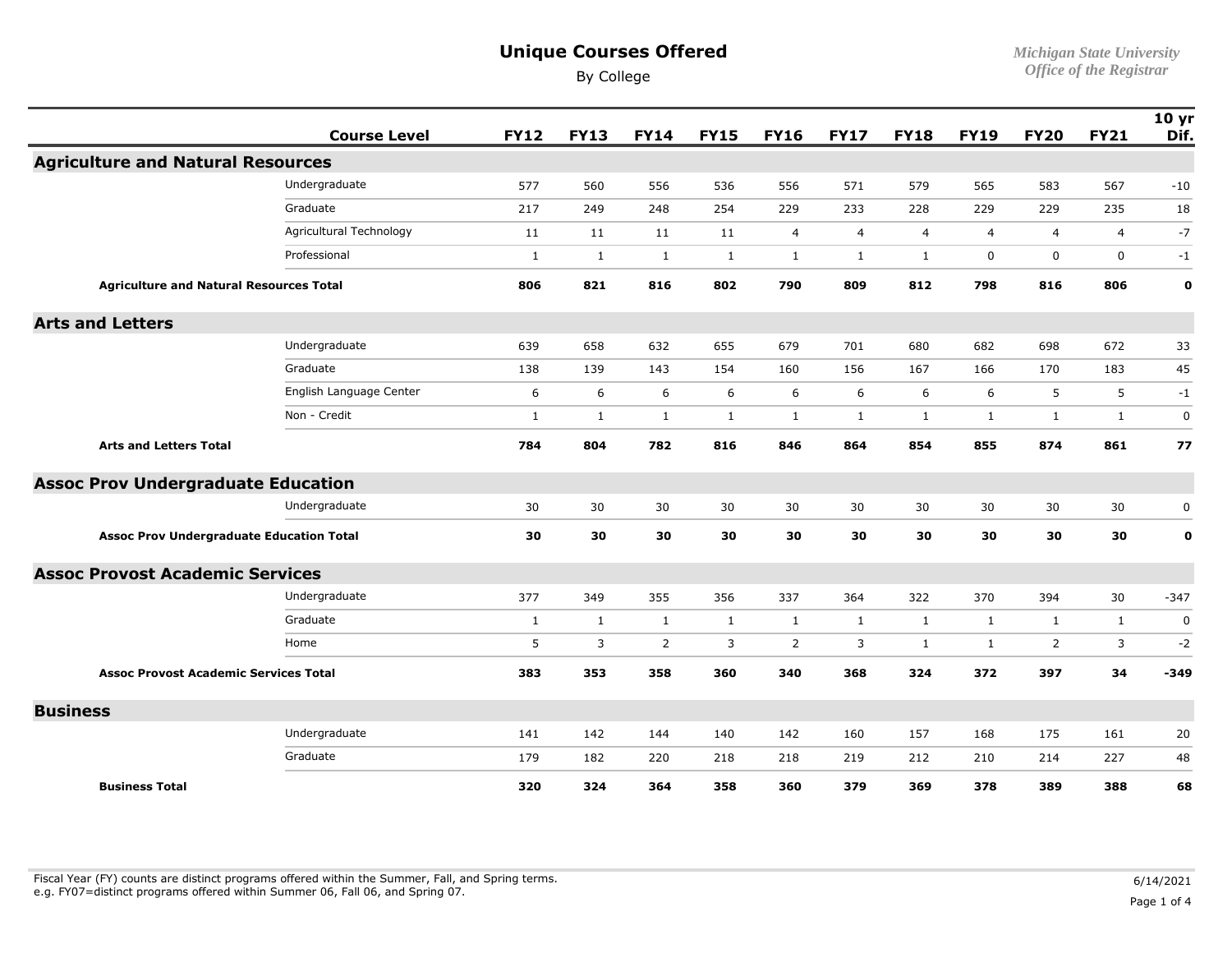By College

|                                        | <b>Course Level</b>                          | <b>FY12</b>    | <b>FY13</b> | <b>FY14</b> | <b>FY15</b> | <b>FY16</b> | <b>FY17</b> | <b>FY18</b> | <b>FY19</b> | <b>FY20</b> | <b>FY21</b> | 10 <sub>yr</sub><br>Dif. |
|----------------------------------------|----------------------------------------------|----------------|-------------|-------------|-------------|-------------|-------------|-------------|-------------|-------------|-------------|--------------------------|
| <b>Communication Arts and Sciences</b> |                                              |                |             |             |             |             |             |             |             |             |             |                          |
|                                        | Undergraduate                                | 180            | 156         | 160         | 157         | 189         | 193         | 209         | 206         | 211         | 218         | 38                       |
|                                        | Graduate                                     | 112            | 116         | 121         | 117         | 122         | 121         | 125         | 129         | 131         | 138         | 26                       |
|                                        | <b>Communication Arts and Sciences Total</b> |                | 272         | 281         | 274         | 311         | 314         | 334         | 335         | 342         | 356         | 64                       |
| <b>Education</b>                       |                                              |                |             |             |             |             |             |             |             |             |             |                          |
|                                        | Undergraduate                                | 139            | 134         | 133         | 140         | 145         | 146         | 137         | 140         | 141         | 107         | $-32$                    |
|                                        | Graduate                                     | 273            | 270         | 266         | 275         | 281         | 293         | 286         | 293         | 283         | 303         | 30                       |
|                                        | Professional                                 | $\overline{4}$ | 3           | 3           | 3           | 3           | 3           | 3           | 3           | 3           | 3           | $-1$                     |
| <b>Education Total</b>                 |                                              | 416            | 407         | 402         | 418         | 429         | 442         | 426         | 436         | 427         | 413         | -3                       |
| <b>Engineering</b>                     |                                              |                |             |             |             |             |             |             |             |             |             |                          |
|                                        | Undergraduate                                | 197            | 205         | 207         | 211         | 207         | 221         | 222         | 223         | 226         | 228         | 31                       |
|                                        | Graduate                                     | 148            | 139         | 154         | 146         | 146         | 152         | 174         | 160         | 162         | 174         | 26                       |
| <b>Engineering Total</b>               |                                              | 345            | 344         | 361         | 357         | 353         | 373         | 396         | 383         | 388         | 402         | 57                       |
| <b>Graduate School Dean</b>            |                                              |                |             |             |             |             |             |             |             |             |             |                          |
|                                        | Graduate                                     | $\mathbf 0$    | $\mathsf 0$ | $\mathbf 0$ | $\mathbf 0$ | $\mathbf 0$ | $\mathbf 0$ | $\mathbf 0$ | 22          | 12          | $\mathbf 0$ | 0                        |
| <b>Graduate School Dean Total</b>      |                                              | $\mathbf 0$    | $\mathbf 0$ | $\mathbf 0$ | $\mathbf 0$ | $\mathbf 0$ | $\mathbf 0$ | $\mathbf 0$ | 22          | 12          | $\mathbf 0$ | $\mathbf 0$              |
| <b>Human Medicine</b>                  |                                              |                |             |             |             |             |             |             |             |             |             |                          |
|                                        | Undergraduate                                | 12             | 12          | 15          | 17          | 18          | 16          | 17          | 15          | 17          | 13          | $\mathbf{1}$             |
|                                        | Graduate                                     | 81             | 96          | 105         | 107         | 103         | 87          | 77          | 64          | 70          | 65          | $-16$                    |
|                                        | Professional                                 | 132            | 129         | 124         | 123         | 123         | 128         | 123         | 156         | 165         | 165         | 33                       |
| <b>Human Medicine Total</b>            |                                              | 225            | 237         | 244         | 247         | 244         | 231         | 217         | 235         | 252         | 243         | 18                       |
| <b>James Madison College</b>           |                                              |                |             |             |             |             |             |             |             |             |             |                          |
|                                        | Undergraduate                                | 70             | 73          | 75          | 77          | 74          | 79          | 81          | 76          | 79          | 78          | 8                        |
| <b>James Madison College Total</b>     |                                              | 70             | 73          | 75          | 77          | 74          | 79          | 81          | 76          | 79          | 78          | 8                        |

Fiscal Year (FY) counts are distinct programs offered within the Summer, Fall, and Spring terms.<br>e.g. FY07=distinct programs offered within Summer 06, Fall 06, and Spring 07. e.g. FY07=distinct programs offered within Summer 06, Fall 06, and Spring 07. Page 2 of 4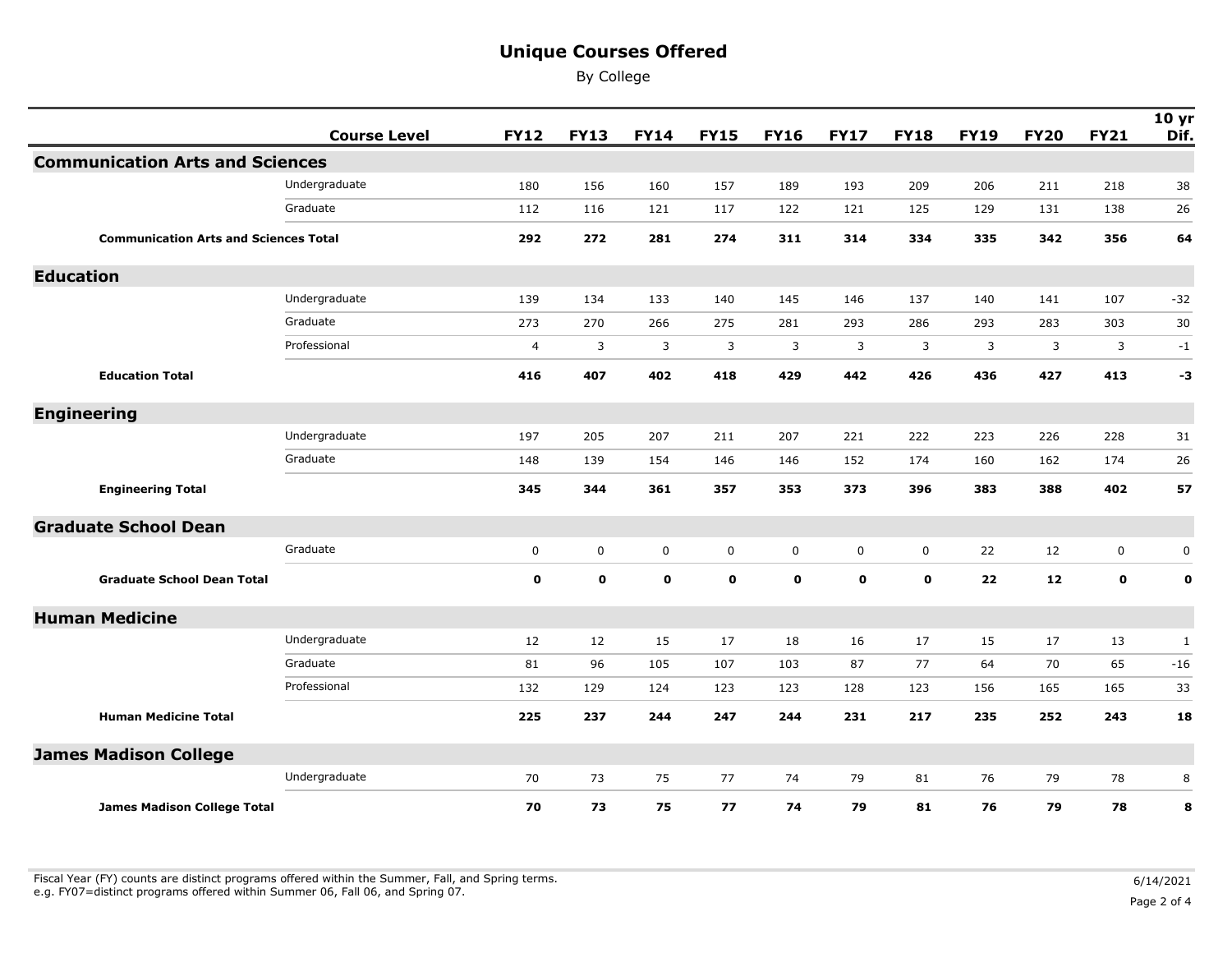By College

|                        |                                   | <b>Course Level</b> | <b>FY12</b>    | <b>FY13</b> | <b>FY14</b>    | <b>FY15</b>    | <b>FY16</b>    | <b>FY17</b>    | <b>FY18</b>  | <b>FY19</b>    | <b>FY20</b>    | <b>FY21</b>    | 10 <sub>yr</sub><br>Dif. |
|------------------------|-----------------------------------|---------------------|----------------|-------------|----------------|----------------|----------------|----------------|--------------|----------------|----------------|----------------|--------------------------|
| Law                    |                                   |                     |                |             |                |                |                |                |              |                |                |                |                          |
|                        |                                   | Juris Doctor        | 229            | 266         | 264            | 253            | 225            | 225            | 200          | 191            | 186            | 169            | $-60$                    |
|                        | <b>Law Total</b>                  |                     | 229            | 266         | 264            | 253            | 225            | 225            | 200          | 191            | 186            | 169            | -60                      |
|                        | <b>Lyman Briggs College</b>       |                     |                |             |                |                |                |                |              |                |                |                |                          |
|                        |                                   | Undergraduate       | 40             | 41          | 41             | 35             | 35             | 38             | 47           | 43             | 41             | 37             | $-3$                     |
|                        | <b>Lyman Briggs College Total</b> |                     | 40             | 41          | 41             | 35             | 35             | 38             | 47           | 43             | 41             | 37             | $-3$                     |
| <b>Music</b>           |                                   |                     |                |             |                |                |                |                |              |                |                |                |                          |
|                        |                                   | Undergraduate       | 162            | 166         | 164            | 161            | 164            | 166            | 164          | 164            | 169            | 160            | $-2$                     |
|                        |                                   | Graduate            | 97             | 98          | 75             | 77             | 77             | 84             | 84           | 87             | 85             | 89             | -8                       |
|                        | <b>Music Total</b>                |                     | 259            | 264         | 239            | 238            | 241            | 250            | 248          | 251            | 254            | 249            | $-10$                    |
| <b>Natural Science</b> |                                   |                     |                |             |                |                |                |                |              |                |                |                |                          |
|                        |                                   | Undergraduate       | 420            | 437         | 431            | 433            | 443            | 462            | 459          | 464            | 464            | 457            | 37                       |
|                        |                                   | Graduate            | 320            | 322         | 316            | 327            | 298            | 336            | 296          | 322            | 295            | 293            | $-27$                    |
|                        |                                   | Professional        | 9              | 16          | 15             | 14             | 13             | 13             | 13           | 10             | 6              | 6              | $-3$                     |
|                        | <b>Natural Science Total</b>      |                     | 749            | 775         | 762            | 774            | 754            | 811            | 768          | 796            | 765            | 756            | $\overline{\mathbf{z}}$  |
| <b>Nursing</b>         |                                   |                     |                |             |                |                |                |                |              |                |                |                |                          |
|                        |                                   | Undergraduate       | 23             | 23          | 22             | 22             | 24             | 30             | 29           | 30             | 30             | 33             | 10                       |
|                        |                                   | Graduate            | 68             | 63          | 61             | 65             | 66             | 64             | 62           | 68             | 73             | 66             | $-2$                     |
|                        | <b>Nursing Total</b>              |                     | 91             | 86          | 83             | 87             | 90             | 94             | 91           | 98             | 103            | 99             | 8                        |
|                        | <b>Osteopathic Medicine</b>       |                     |                |             |                |                |                |                |              |                |                |                |                          |
|                        |                                   | Undergraduate       | $\overline{4}$ | 3           | $\overline{2}$ | $\overline{2}$ | $\overline{2}$ | $\overline{2}$ | 2            | $\overline{2}$ | $\overline{2}$ | $\overline{2}$ | $-2$                     |
|                        |                                   | Graduate            | 10             | 10          | $\overline{7}$ | 10             | 10             | 5              | $\mathbf{1}$ | $\mathbf 0$    | $\overline{2}$ | 9              | $-1$                     |
|                        |                                   | Professional        | 71             | 77          | 79             | 108            | 97             | 92             | 93           | 106            | 112            | 111            | 40                       |
|                        | <b>Osteopathic Medicine Total</b> |                     | 85             | 90          | 88             | 120            | 109            | 99             | 96           | 108            | 116            | 122            | 37                       |

Fiscal Year (FY) counts are distinct programs offered within the Summer, Fall, and Spring terms.<br>e.g. FY07=distinct programs offered within Summer 06, Fall 06, and Spring 07. e.g. FY07=distinct programs offered within Summer 06, Fall 06, and Spring 07. Page 3 of 4